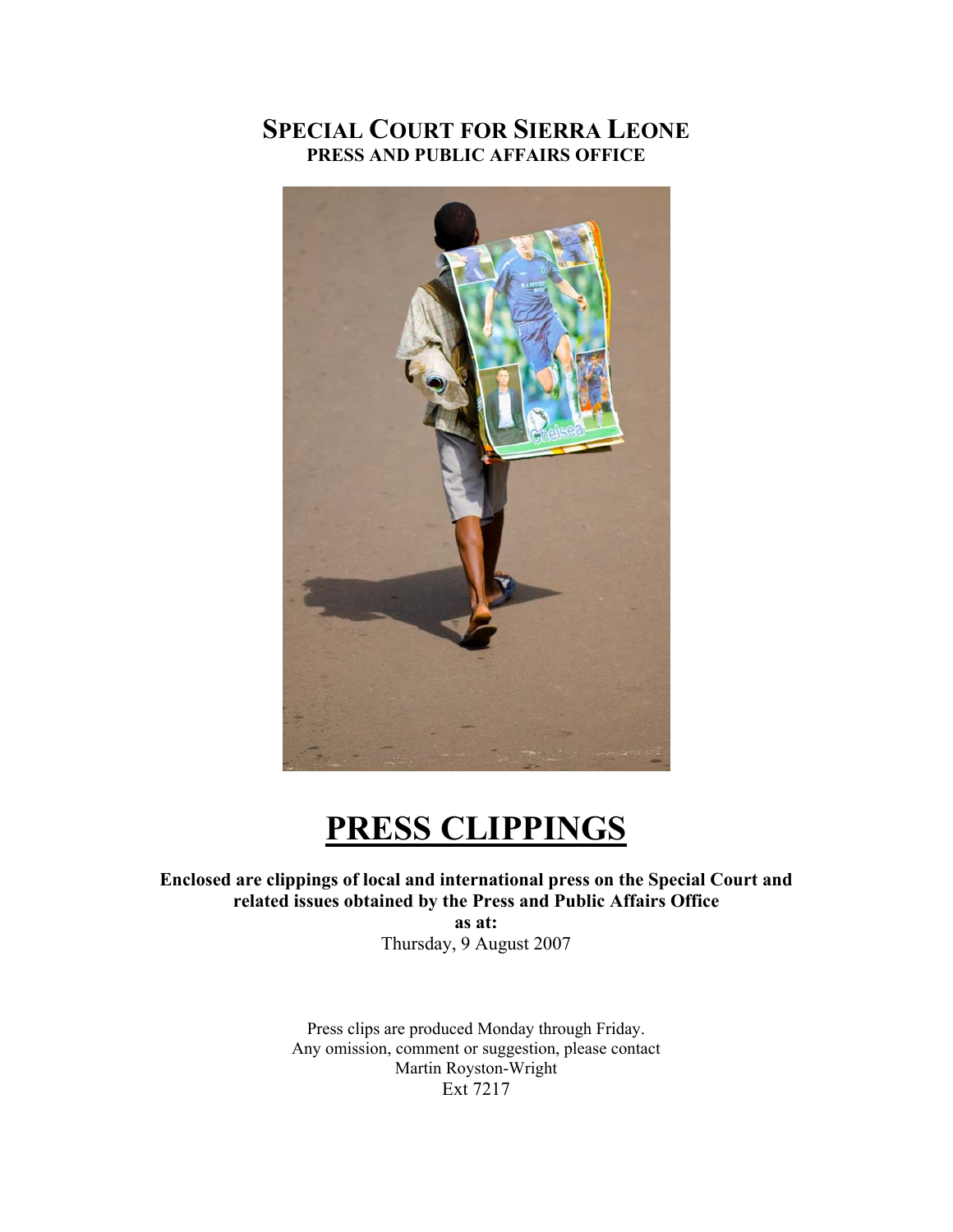| <b>International News</b>                                                |               |
|--------------------------------------------------------------------------|---------------|
| Sierra Leone Puts Hopes in Polls / Al Jazeera                            | Pages 3-6     |
| BBC Trust, ICTJ Training Journalists / The Analyst                       | Pages 7-8     |
| Taylor's Lead Counsel  Additional Time / Trial of Charles Taylor website | Page 9        |
| UNMIL Public Information Office Media Summary / UNMIL                    | Pages $10-11$ |
| UN Envoy and President of Benin EmphasizeNational Security / UNMIL       | Page 12       |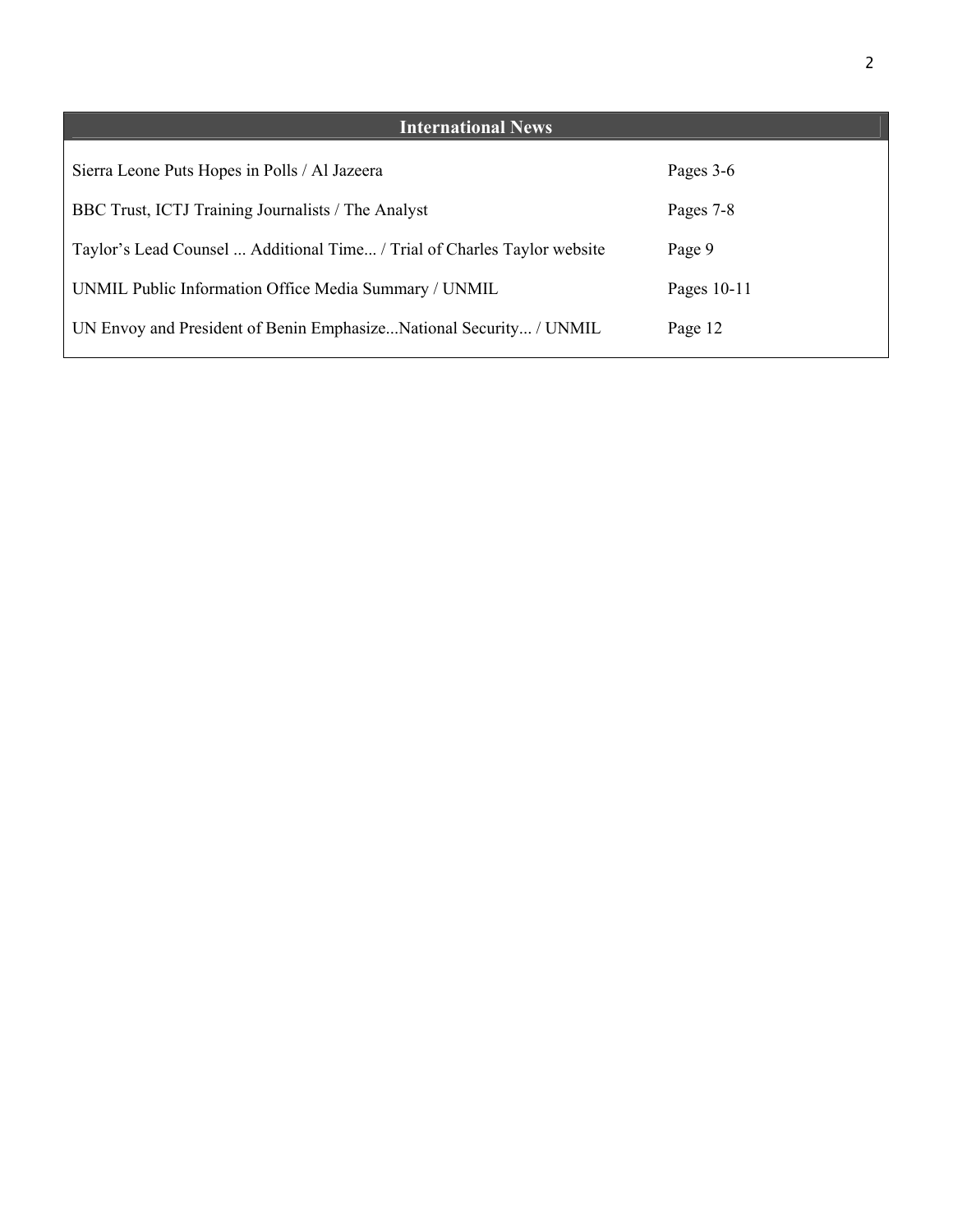Al Jazeera Thursday, 9 August 2007

# **Sierra Leone puts hopes in polls**

**By Greg Norman in Freetown, Sierra Leone**



**Solomon Cooper was forced to have his right arm amputated several years after he was badly burnt and scarred during an RUF attack on his house in the town of Kono**

#### **The West African country goes to weekend polls that could indicate if it is ready to leave behind its violent past. But Al Jazeera finds that the legacy is a heavy one.**

Three days before landmark presidential and parliamentary elections and the centre of Freetown, the capital of Sierra Leone, resembles carnival time.

Chanting and singing proliferates on every street corner as young locals dance away to openair sound systems.

This time it is supporters of the All Peoples Congress (APC) showing their colours – red and white – and bringing the traffic in central Freetown, hardly fluid at the best of times, to a complete standstill.



The energy being expended by the crowds at what is officially the APC's final rally reflects the optimism many in Sierra Leone hold for Saturday's parliamentary and presidential elections.

The hope is a new government will tackle some of the vast social problems facing the country and finally leave its violent past behind.

#### **Brutal past**

But at the end of a two-hour slog past the throng out of town is a stark reminder of the legacy of that past.

Lamin Jusu Jarka had both his arms hacked off below the elbow during the country's brutal decade-long conflict between 1991 and 2002 when an estimated 50,000 people died and at least half a million were displaced.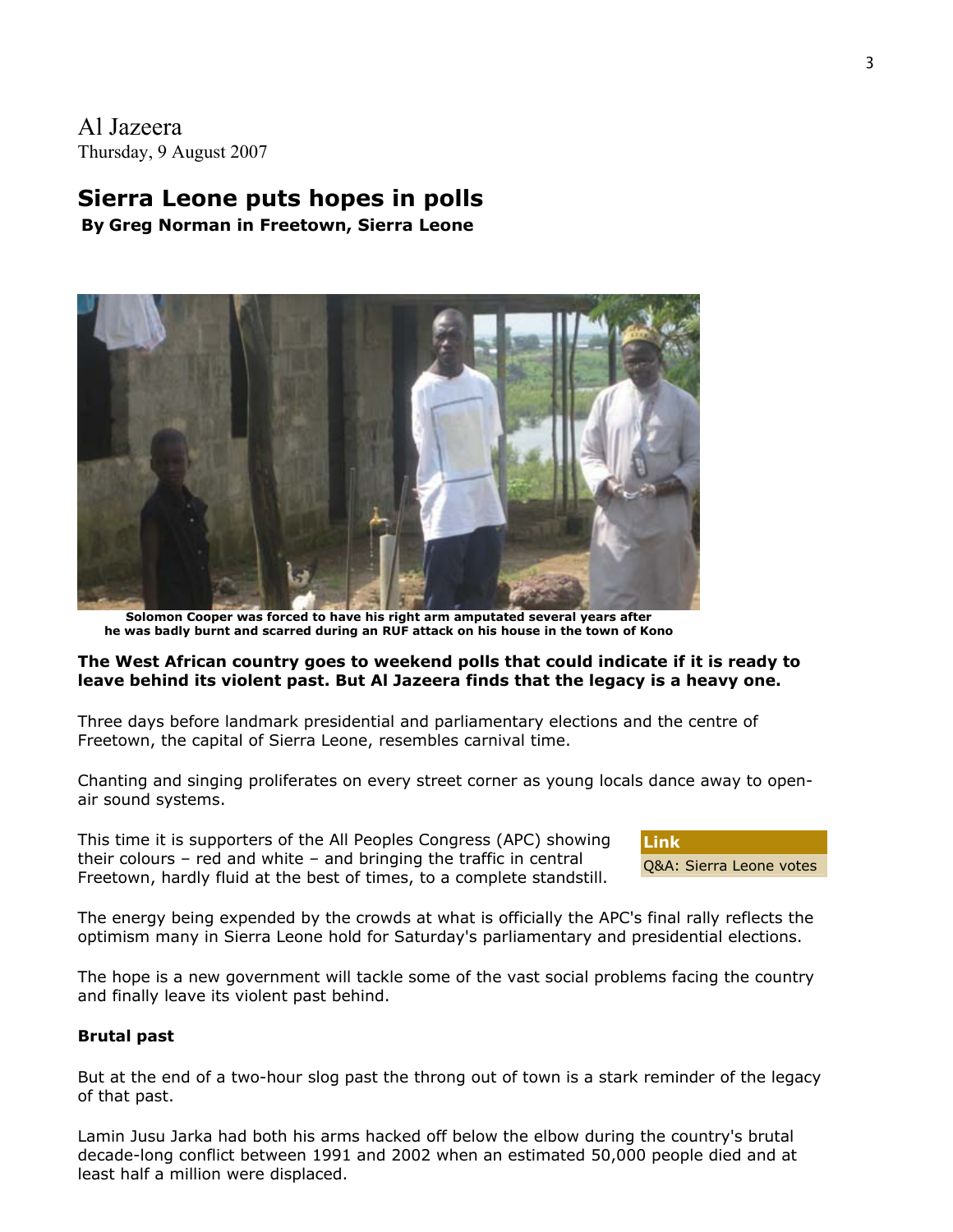Members of the Revolutionary United Front (RUF) rebel group arrived at Jusu Jarka's door in 1999. Fearing they would rape his teenage daughter he told her to escape through a rear window. His arms were removed as a "punishment" shortly after.

Jusu Jarka, now adeptly using prosthetics, heads a nationwide association helping amputees and other permanently wounded victims from the war.

He and 10 other families have been among the relatively lucky ones through a scheme in coordination with the Norwegian refugee council that has seen them relocated to a camp in the country and housed in former military barracks.

The accommodation is rudimentary but the amputees are able to work off the nearby farmland and scratch together a living, unlike many of the other estimated



**Supporters of the All Peoples Congress showing their colours**

6,000 people involuntarily missing limbs in Sierra Leone after the war.

Jusu Jarka says that despite efforts at reconciliation for victims made by the government of Ahmad Tejan Kabbah, the outgoing president, the psychological scars are permanent.

"People are dying here," he says. "There is a lot of pain and suffering and people do not have medical facilities. They are asking themselves 'how can I live like this'."

Solomon Cooper was forced to have his right arm amputated several years after he was badly burnt and scarred during an RUF attack that set his house alight in the town of Kono.

A passionate dramatist and a part-time stand-up comedian Cooper says he believes strongly in an "ability and disability" and says he encourages fellow amputees in the towns of Bo and Kenema in the southeast of the country to make a life for themselves and not beg on the streets.

#### **No compensation**

Yet, like Jusu Jarka, he says further development can only be attained for victims when they get the reparations he says are due.

A long-awaited report from the UN-backed Sierra Leone Truth and Reconciliation committee in 2004 recommended the government should pay compensation to victims and their families and provide them with trust funds and pensions.

Government reparations have not been forthcoming, however, and Cooper believes the "problem is they pay the perpetrators", referring to claims that former combatants in the war have received funds and training in return for disarming.



**The distribution of ballot papers and voter lists is taking place under tight security [EPA]**

"It is sending the message that it is better to do harm than good," he says.

But both Jusu Jarka and Cooper are confident this weekend's elections could aid their development.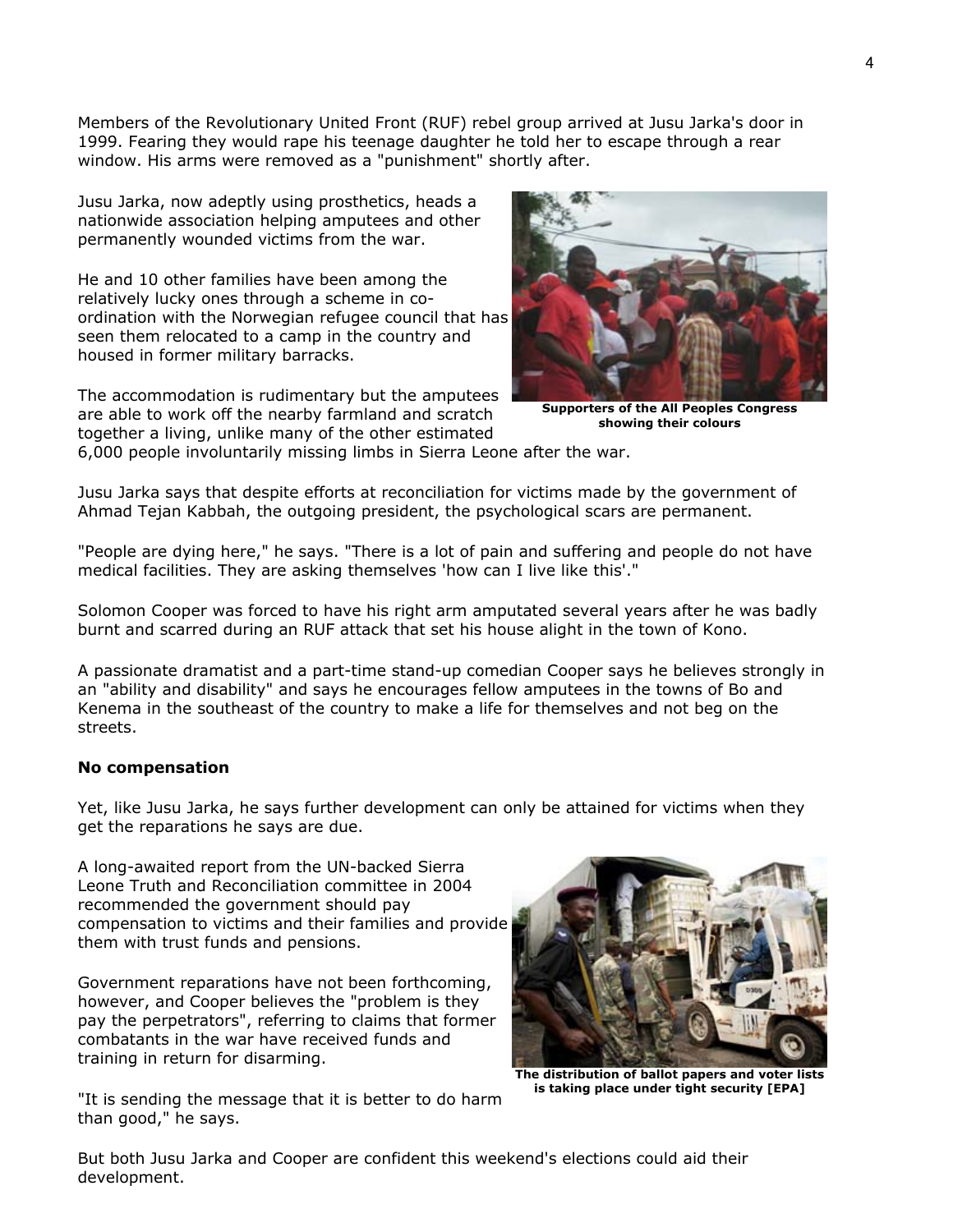"We are all very excited and we are registered," Jusu Jarka says. "This is democracy at work."

Sierra Leone has made efforts to reconcile itself with its violent past, primarily through the internationally-backed special court in Freetown.

Established after the ceasefire that ended the war in 2002 to try those who "bear the greatest responsibility for the atrocities", the court recently handed down its first verdicts against former militia leaders and is currently trying the former Liberian president, Charles Taylor, in The Hague.

But as well as the more infamous figures of the war who have been indicted or died since the conflict ended, John Caulker of the Forum of Conscience, a Freetown-based rights group, says those who committed atrocities that the public is not aware of should be brought to justice.

Caulker, a student activist leader during the war who was threatened by one of the leaders of the RUF at gunpoint says all political parties have failed to fully acknowledge their roles in the war and that reconciliation cannot be achieved for victims until justice is done.

"Reconciliation is far from happening. Even with peace it is still a relative term, and many would say their life is deplorable."

#### **Deep wounds**

While all the political parties say they are committed to the special court and the reconciliation process, Caulker says any new leader or government needs to be asked: "what will you do in your first 100 days?"

"Let's have this for the records," he says.

Across town away from the sea of red and white that has been colouring the capital for the APC rally, Abu Kamara's T-shirt shows his allegiance to the ruling Sierra Leone's Peoples Party.



**Caulker wants those who committed atrocities that the public is unaware of to face justice**

The party's green masks more wounds from the past.

Kamara's chest is a patchwork of bumpy scars, the legacy of an RUF rocket-propelled grenade attack on his camp when he was a member of the notorious West Side Boys.

The group, a splinter faction of the Armed Revolutionary Council that temporarily removed Kabbah in a coup in 1997 were renowned for their harsh tactics, alcohol abuse and their use of child soldiers.

Kamara is proud of his military time but says he will vote SLPP because it was the party that brought peace to the country and he could not risk supporting another movement for fear of reprisals over his past.

The former fighter, now shorn of his long hair, is another embodiment of the contradictions of Sierra Leone today.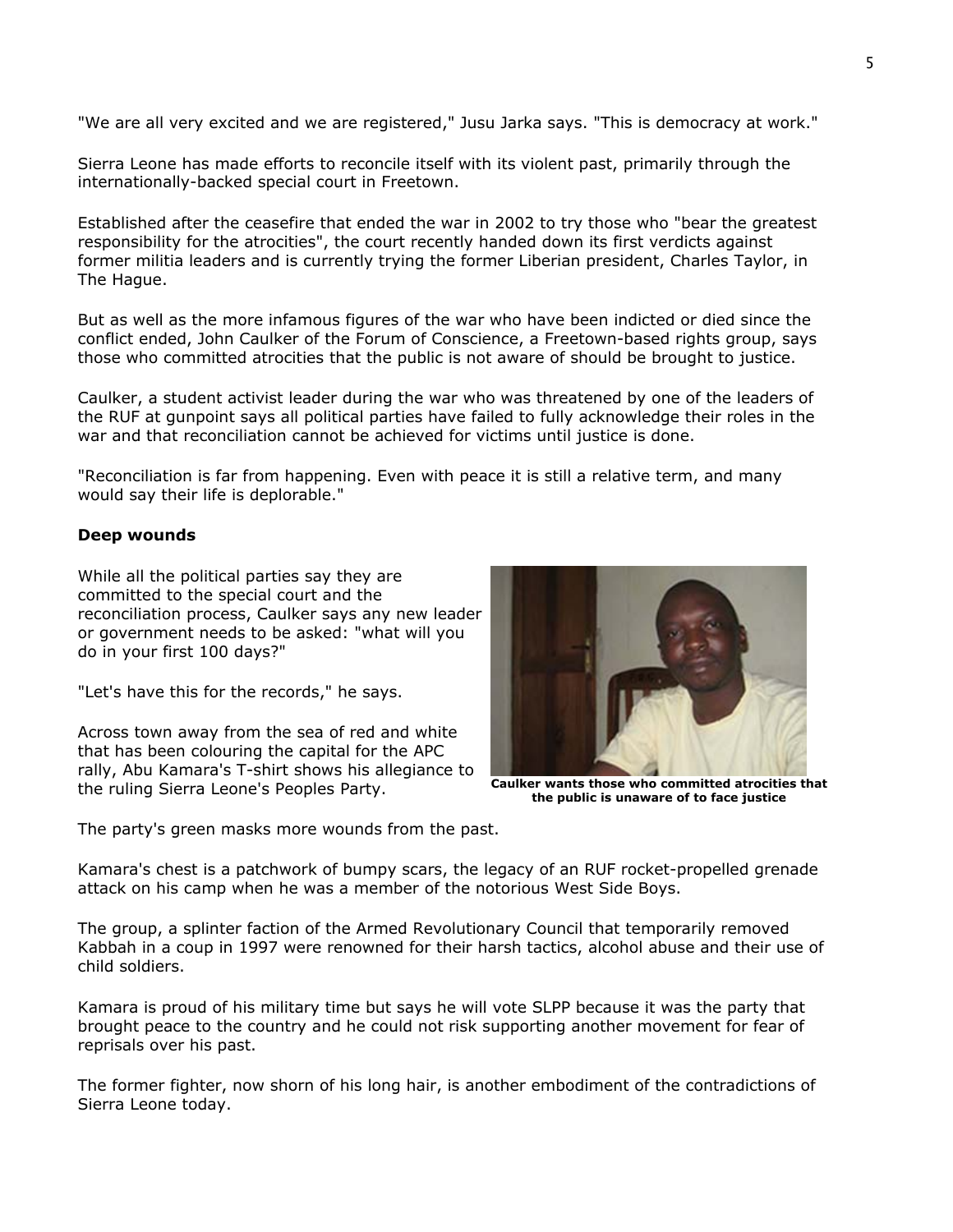Upon leaving the military again after being retrained by the British he, like many Sierra Leoneans could not find a job and now spends his days on the streets with his friends.

Yet he is also imbued with the spirit of optimism that seems to be spreading in the country before the elections despite the difficult conditions and disappointing governance.

"Elections are democracy," he says.

**Child soldiers were one of the grim** 

**characteristics of the Sierra Leone war [AP]**

Caulker also remains hopeful thanks to the apparent narrow margin that separates the parties in opinion polls.

"Six months ago with this government we were saying we risked our lives for nothing," he says. "Now they are all doing everything to get power. This is democracy at work."

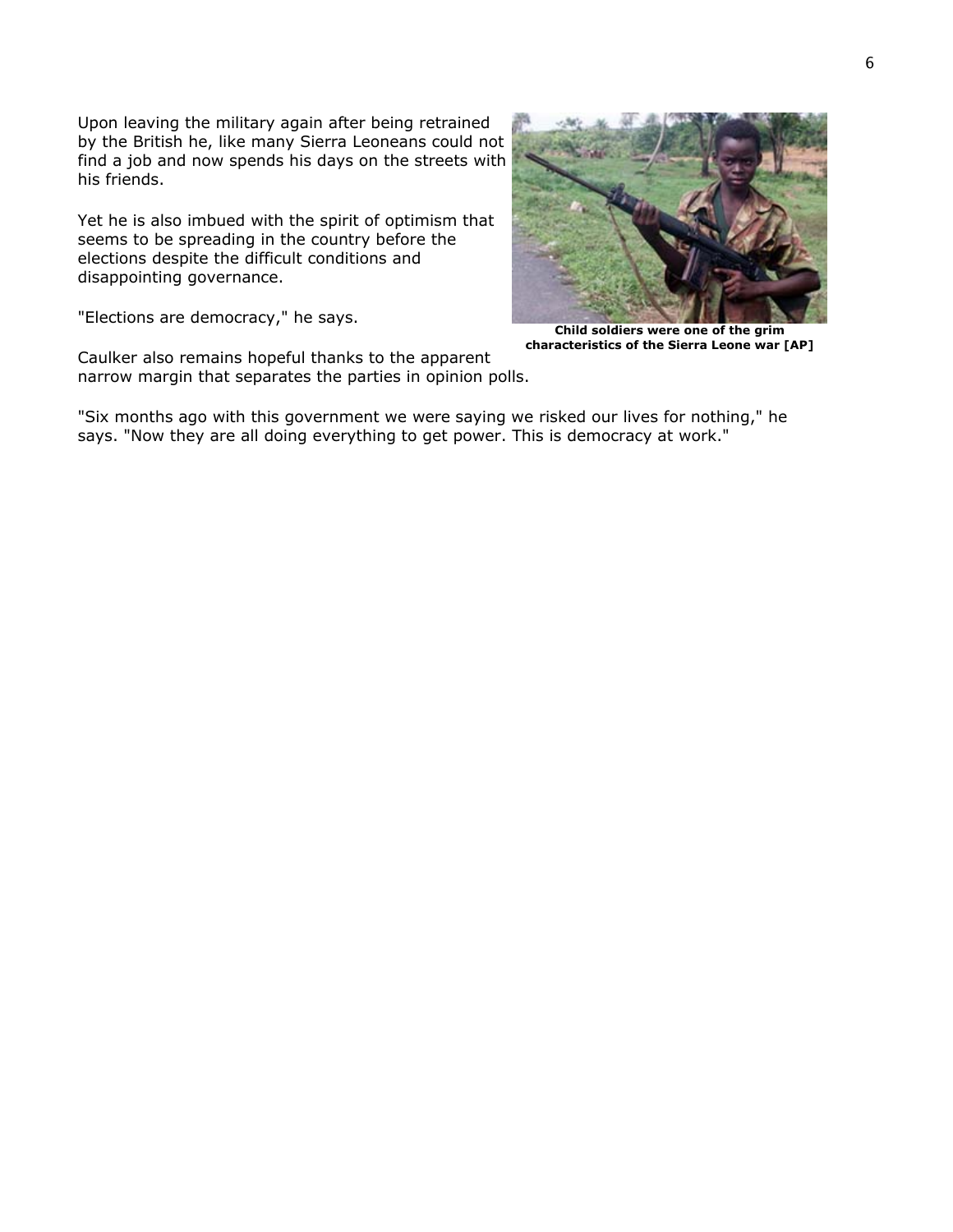# The Analyst (Liberia) Wednesday, 8 August 2007

# **BBC Trust, ICTJ Training Journalists**

By Jonathan Browne

BBC World Service Trust in collaboration with the International Center for Transitional Justice (ICTJ) started a two-week training program on communicating transitional justice for 20 Liberian journalists in Monrovia.

Participants have been drawn from both the print and electronic media, which include managers of several community radio stations outside the capital.

Another partner of the program is the Liberia Media Center Inc. a local media consultancy and training group.

The Project Director for the Communicating Justice program, Julia Crawford, said the program is supported by the European Union, the Netherlands Ministry of Foreign Affairs and an American-based Ngo, Humanity United.

Ms Crawford said the two-year project aims to raise public awareness and debate around transitional justice issues in five post-conflict countries in Africa including Liberia, Sierra Leone, Uganda, Democratic Republic of Congo and Burundi.

The training in Liberia, which runs from August 6-17, comes at the time when the country's Truth and Reconciliation Commission (TRC) prepares to begin public hearing of victims and perpetrators of atrocities committed during nearly three decades of political unrest which left about half million people dead.

A BBC World Service Trust survey conducted in conjunction with Search for Common Ground recently in Monrovia indicated that eight out of ten adults in Liberia are aware of the country's Truth and Reconciliation Commission, but less than half are aware of its powers to recommend amnesties, prosecutions, and reparations.

"The household survey, carried out in June 2007 with Search for Common Ground, explores levels of knowledge and attitudes surrounding transitional justice issues in the wake of the civil conflict that ended in 2003.

The survey is based on a random sample of 1,600 adults (18-59 year olds) in eight diverse counties in Liberia", said a press release issued on July 31st.

It is also expected to empower working journalists to properly report on the pending trial of former president Charles Taylor in The Hague by the Special Court of Sierra Leone on 11 charges of war crimes and crimes against humanity.

According to the survey, whilst 94% of respondents are aware that former Liberian President Charles Taylor is on trial, 1 in 5 is not aware that the trial is conducted by the Special Court for Sierra Leone.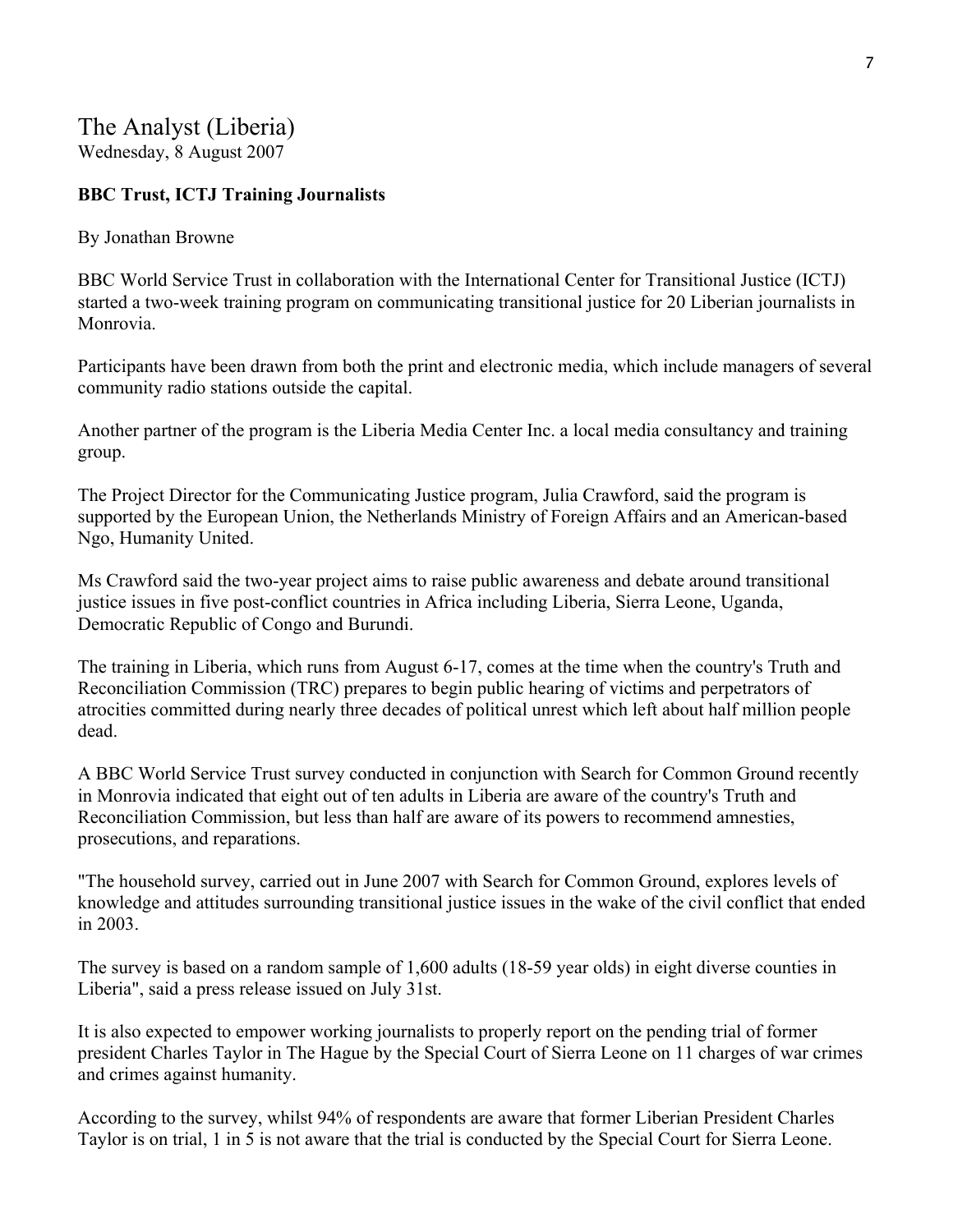The Special Court indicted Mr. Taylor in 2003 for allegedly supporting the defunct rebels Revolutionary United Front (RUF) during its 10-year terror campaign against armed less civilians in that country, but the former Liberian president has denied.

She disclosed that a follow-up online training course will come up after the exercise in Monrovia and subsequently a website will be dedicated to enable journalists to post articles and news stories on transitional justice issues, which relatively is a new concept in Liberia.

The Project Director is being assisted by a trainer from South Africa, Karen Williams, who extensively covered the South African Truth and Reconciliation process as a journalist.

BBC World Service Trust is a charity which works with civil society, local media and governments to build long term development solutions.

"We produce creative programs to inform and engage audiences, strengthen the media sector by building professional capacity and skills, and measure the impact of our work using rigorous research", according to a mission statement.

Speaking on behalf of the International Center for Transitional Justice, an official, Paul James-Allen, said the ICTJ main focus is to assist societies coming out of conflicts by giving them tools that will enable them to properly handle justice in transition.

"By addressing the abuses of past regimes and establishing an historical record of what occurred, transitional justice can break this cycle of violence and impunity and set a country on a new path towards sustainable peace, democracy and the rule of law", said Mr. James-Allen.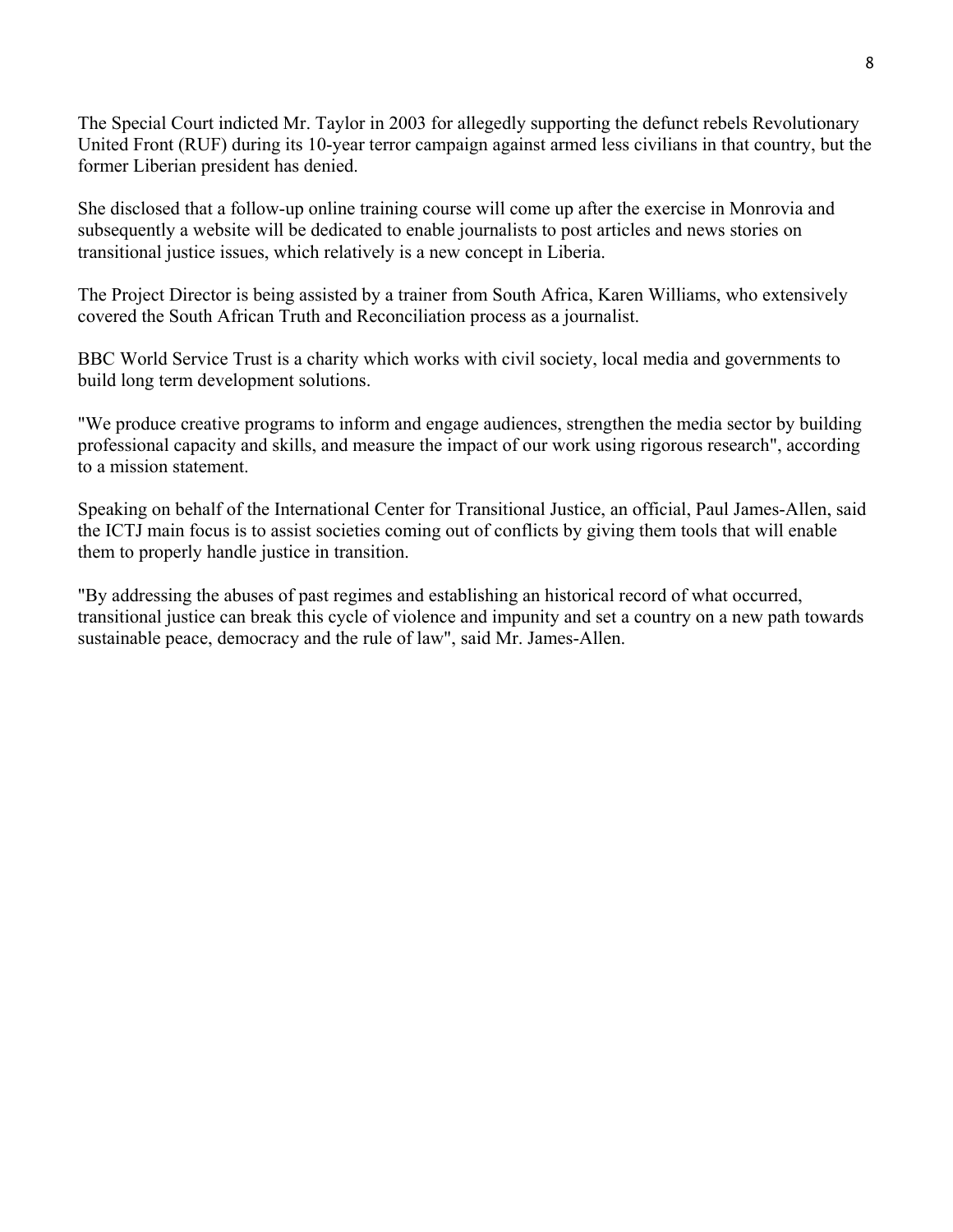# The Trial of Charles Taylor website Wednesday, 8 August 2007

# *Taylor's Lead Counsel Indicates Additional Time Required to Prepare for Trial*

Posted by Webmaster on August 8th, 2007

According to a Reuters article, Taylor's new lead counsel Courtenay Griffiths has "urged" the Court to again postpone the trial beyond the August 20 date on which it is currently set to resume. Griffiths told Reuters in an interview that "[r]ealistically there is no prospect of this trial starting on Aug. 20″ and "[q]uite plainly the time that we have been allowed would be inadequate to prepare a case of this magnitude."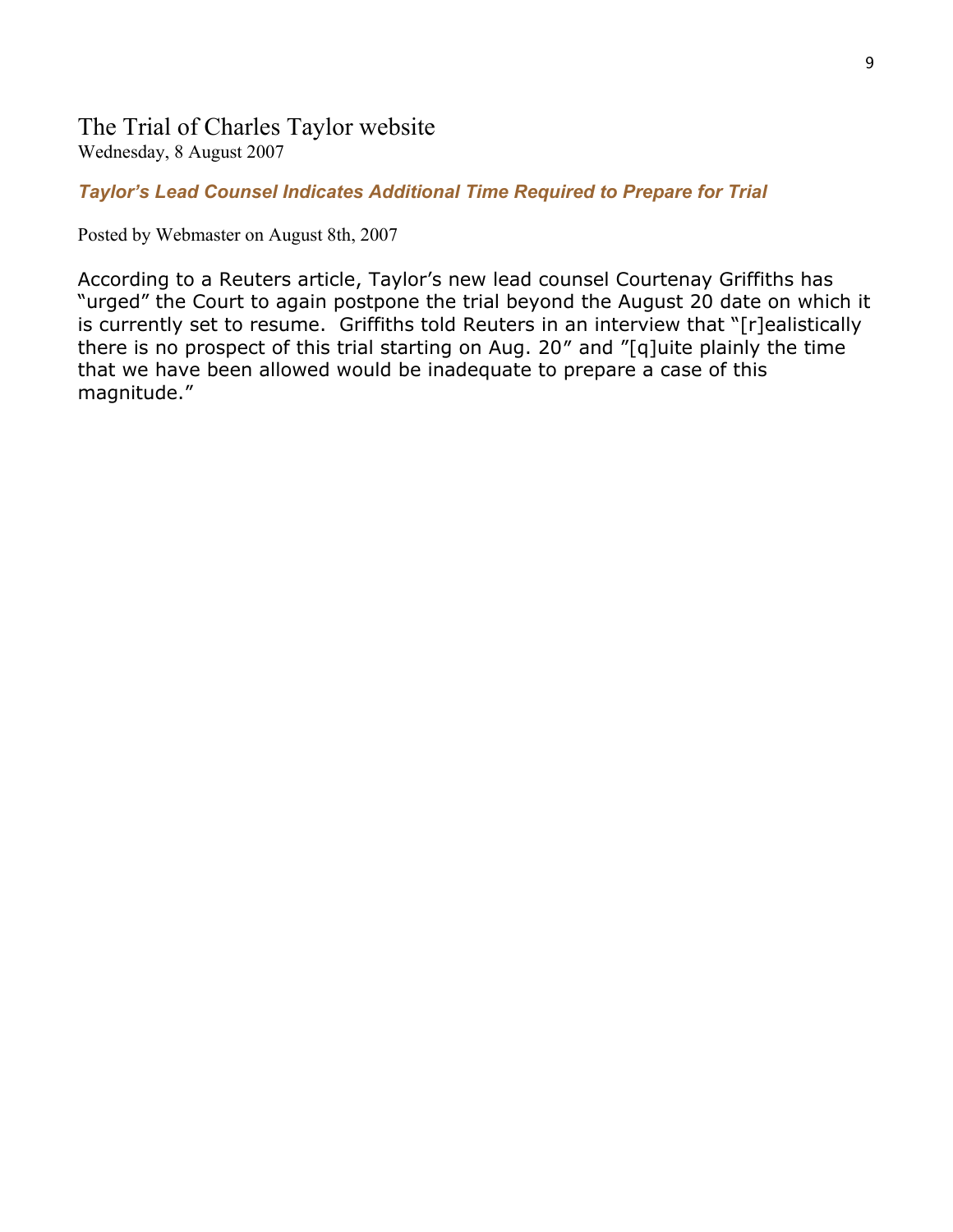

United Nations Mission in Liberia (UNMIL)

# **UNMIL Public Information Office Media Summary 8 August 2007**

*[The media summaries and press clips do not necessarily represent the views of UNMIL.]*

# **International Clips on Liberia**

# **LIBERIA: Some fake orphans reunify with their parents**

MONROVIA, 7 August 2007 (IRIN) - The Liberian government says it has started reunifying hundreds of parents with their children who were placed in orphanages under false pretenses. "Under the laws of Liberia orphanages are only meant for orphans," Alexander Stemn, a pastor and head the Union of Liberian Orphanages, the umbrella organization of Liberian orphan homes, told IRIN on Monday.

# **International Clips on West Africa**

#### **VOA** 8 August 2007

# **Presidential Candidates Debate Development in Sierra Leone**

By Naomi Schwarz, Freetown

Sierra Leone's leading presidential candidate, Vice President Solomon Berewa, boycotted country's first-ever pre-election debates. But the other six candidates were on hand and discussed employment, education, health and other issues before an invited crowd. Naomi Schwarz is in Freetown and has more. Presidential candidate Charles Margai caused a stir at the presidential debates when he arrived fully clad in his party's orange, more than an hour and a half late.

# **Local Media – Newspaper**

# **Public Wants In-depth Investigations into Discovery of Ammunitions**

*(New Democrat, New Vision and National Chronicle)* 

• Security appears to be the preoccupation of Liberians with many people viewing the discovery of assorted ammunitions in the provincial city of Gbarnga as scaring, encouraging UNMIL and state security agencies to launch a full scale investigation into the incident. The public and the media are sentimental about the discovery, saying that if the weapons are not available at the moment, then they are expected, for without weapons, the ammunitions are useless.

# **Supreme Court Decides Former Transitional Leader's Fate Thursday**

*(The Inquirer)* 

• The Supreme Court will on Thursday hand down its final ruling in the theft of property case involving former transitional chairman Gyude Bryant. Lawyers representing the defendant had argued that Mr. Bryant is immune to prosecution as a former head of state of Liberia while state prosecutors contended that he should not be exempted from any legal proceedings because he was not an elected president.

**Local Media – Radio Veritas** *(News monitored today at 9:45 am)*

# **Beninois President begins Official Visit to Liberia**

• According to correspondents, Beninois President Boni Yayi yesterday arrived in Liberia and was met upon arrival by President Ellen Johnson Sirleaf and an array of Government officials and diplomats, including the Special Representative of the Secretary-General, Mr Alan Doss. *(Also reported on ELBS and Star Radio)*

# **Supreme Court Halts Activities of Controversial Leaders of Civil Service**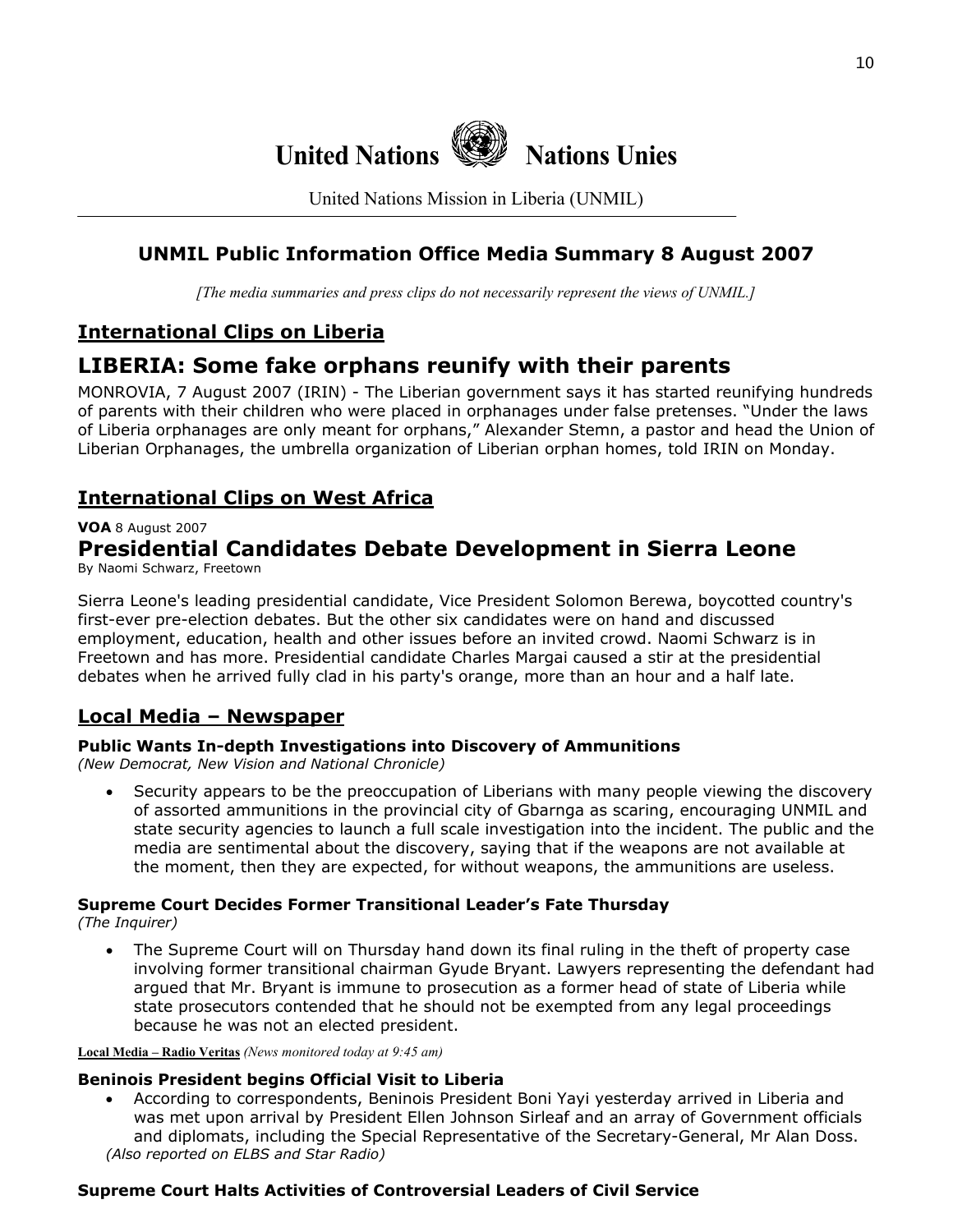• In her ruling to a Petition for a Writ of Prohibition filed by the embattled President of the Civil Service Association Jefferson Elliot, Supreme Court Associate Justice Gladys Johnson stopped the activities of the controversial Brown Slewion-faction of the Association because the faction is illegal.

*(Also reported on ELBS and Star Radio)*

#### **Lawmakers Debate Bill to Create their own Legislative Budget Office**

• Correspondents said that the House of Representatives is currently debating a draft Bill to create a Budget Office in the central administration at the National Legislature to assist the National Legislature in the debate of future national budgets.

*(Also reported on ELBS and Star Radio)*

#### **Bong Citizens Call on Security Forces to Investigate Arms Smuggling**

• In an interview yesterday, two key officials of the Bong County Citizens Union called on the security forces and UNMIL to investigate the smuggling into the County, of a huge cache of ammunition to identify the individuals that allegedly smuggled the guns and ammunition which was discovered in in Gbarnga on Sunday. The Union's General Chairman George Johnson and its National Coordinator Jerry Kollie condemned the act. *(Also reported on ELBS and Star Radio)*

#### **Collective Society Opens Secretariat to Protect Copyrights**

• The National Collective Society of Liberia yesterday opened a Secretariat to collaborate with the Liberia Copyrights Office to protect the authors of literary and artistic works. Addressing a news conference, the Coordinator of the Secretariat, Mr. Boba Johnson said that his Secretariat would represent and defend the legitimate interest of authors of literary, dramatic, musical and artistic works.

*(Also reported on ELBS and Star Radio)*

# **Star Radio** *(News culled from website today at 9:00 am)*

#### **Local People Vow to Resist Expansion of key Rubber Farm**

• During his induction as the new Representative of Grand Bassa County District #3 Byron Brown said that the people of the County would resist any attempt to take away the land of the Bassa people to expand the Liberia Agriculture Company, contending that the expansion is not in the interest of the people of Bassa.

*Complete versions of the UNMIL International Press Clips, UNMIL Daily Liberian Radio Summary and UNMIL Liberian Newspapers Summary are posted each day on the UNMIL Bulletin Board. If you are unable to access the UNMIL Bulletin Board or would like further information on the content of the summaries, please contact Mr. Weah Karpeh at karpeh@un.org.*